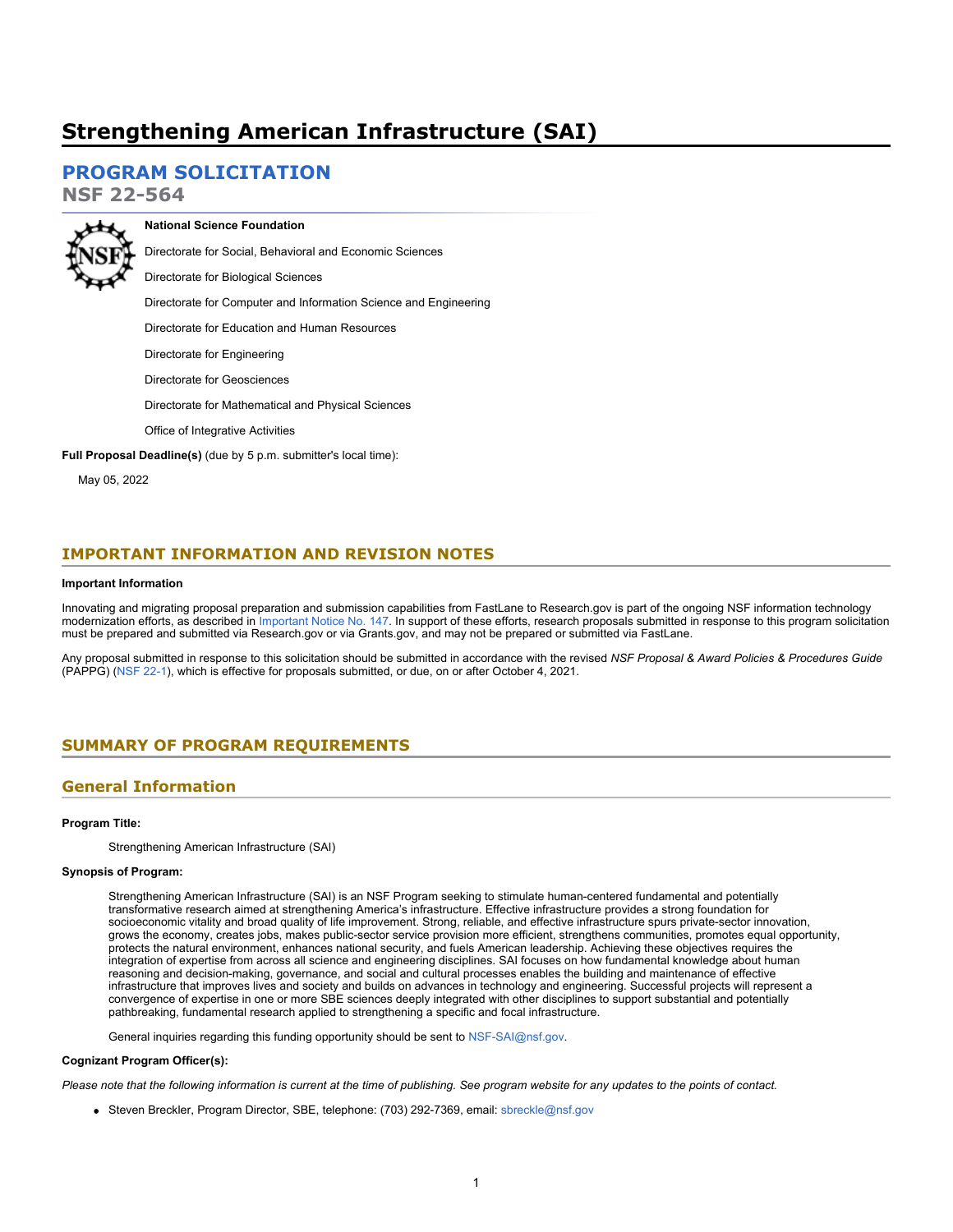- Michael Hout, SBE, telephone: (703) 292-2163, email: [mhout@nsf.gov](mailto:mhout@nsf.gov)
- Sara Kiesler, SBE, telephone: (703) 292-8643, email: [skiesler@nsf.gov](mailto:skiesler@nsf.gov)
- Jeremy Koster, SBE, telephone: (703) 292-8740, email: [jkoster@nsf.gov](mailto:jkoster@nsf.gov)
- Kristin E. Kuyuk, SBE, telephone: (703) 292-4904, email: [kkuyuk@nsf.gov](mailto:kkuyuk@nsf.gov)
- Joseph M. Whitmeyer, SBE, telephone: (703) 292-7808, email: [jwhitmey@nsf.gov](mailto:jwhitmey@nsf.gov)
- Darleen L. Fisher, CISE, telephone: (703) 292-8950, email: [dlfisher@nsf.gov](mailto:dlfisher@nsf.gov)
- Michael Ford, EHR, telephone: (703) 292-5153, email: [miford@nsf.gov](mailto:miford@nsf.gov)
- Gianluca Cusatis, ENG, telephone: (703) 292-5026, email: [gcusatis@nsf.gov](mailto:gcusatis@nsf.gov)
- David A. Sutherland, GEO, telephone: (703) 292-8030, email: [dasuther@nsf.gov](mailto:dasuther@nsf.gov)
- Robert Meulenberg, MPS, telephone: (703) 292-7106, email: [rmeulenb@nsf.gov](mailto:rmeulenb@nsf.gov)
- Randy L. Phelps, OIA, telephone: (703) 292-8040, email: [rphelps@nsf.gov](mailto:rphelps@nsf.gov)
- Amanda A. Simcox, BIO, telephone: (703) 292-8470, email: [asimcox@nsf.gov](mailto:asimcox@nsf.gov)

### **Applicable Catalog of Federal Domestic Assistance (CFDA) Number(s):**

- 47.041 --- Engineering
- 47.049 --- Mathematical and Physical Sciences
- 47.050 --- Geosciences 47.070 --- Computer and Information Science and Engineering
- 47.074 --- Biological Sciences
- 47.075 --- Social Behavioral and Economic Sciences
- 47.076 --- Education and Human Resources
- 47.083 --- Office of Integrative Activities (OIA)

### **Award Information**

### **Anticipated Type of Award:** Standard Grant

#### **Estimated Number of Awards:** 35

Up to 10 Planning Grant Awards, up to 15 Research Grant Awards, and up to 10 Conference Awards.

The number of awards is dependent upon the proposals received and the degree to which proposals meet the solicitation goals and NSF merit review criteria.

#### **Anticipated Funding Amount:** \$10,000,000

Up to \$10.0 million pending the availability of funds and quality of proposals.

Three classes of proposals will be considered through this solicitation:

- SAI Planning Grants (SAI-P) may be requested for a total budget not to exceed \$150,000 and for a period of up to 1 year.
- SAI Research Grants (SAI-R) may be requested for a total budget not to exceed \$750,000 and for a period of up to 3 years.
- SAI Conference Grants (SAI-C) may be requested for a total budget not to exceed \$50,000 and for a period of up to 1 year.

### **Eligibility Information**

#### **Who May Submit Proposals:**

Proposals may only be submitted by the following:

- Institutions of Higher Education (IHEs) Two- and four-year IHEs (including community colleges) accredited in, and having a campus located in the US, acting on behalf of their faculty members. Special Instructions for International Branch Campuses of US IHEs: If the proposal includes funding to be provided to an international branch campus of a US institution of higher education (including through use of subawards and consultant arrangements), the proposer must explain the benefit(s) to the project of performance at the international branch campus, and justify why the project activities cannot be performed at the US campus.
- Non-profit, non-academic organizations: Independent museums, observatories, research labs, professional societies and similar organizations in the U.S. associated with educational or research activities.

### **Who May Serve as PI:**

PIs must hold appointments at U.S.-based campuses/offices of eligible organizations (IHEs or Non-profit, non-academic organizations). There are no restrictions, beyond the eligibility outlined in the PAPPG Chapter I.E, on who may serve as co-PIs, Senior Personnel or Consultant (see Categories of Proposers in PAPPG Chapter I.E).

### **Limit on Number of Proposals per Organization:**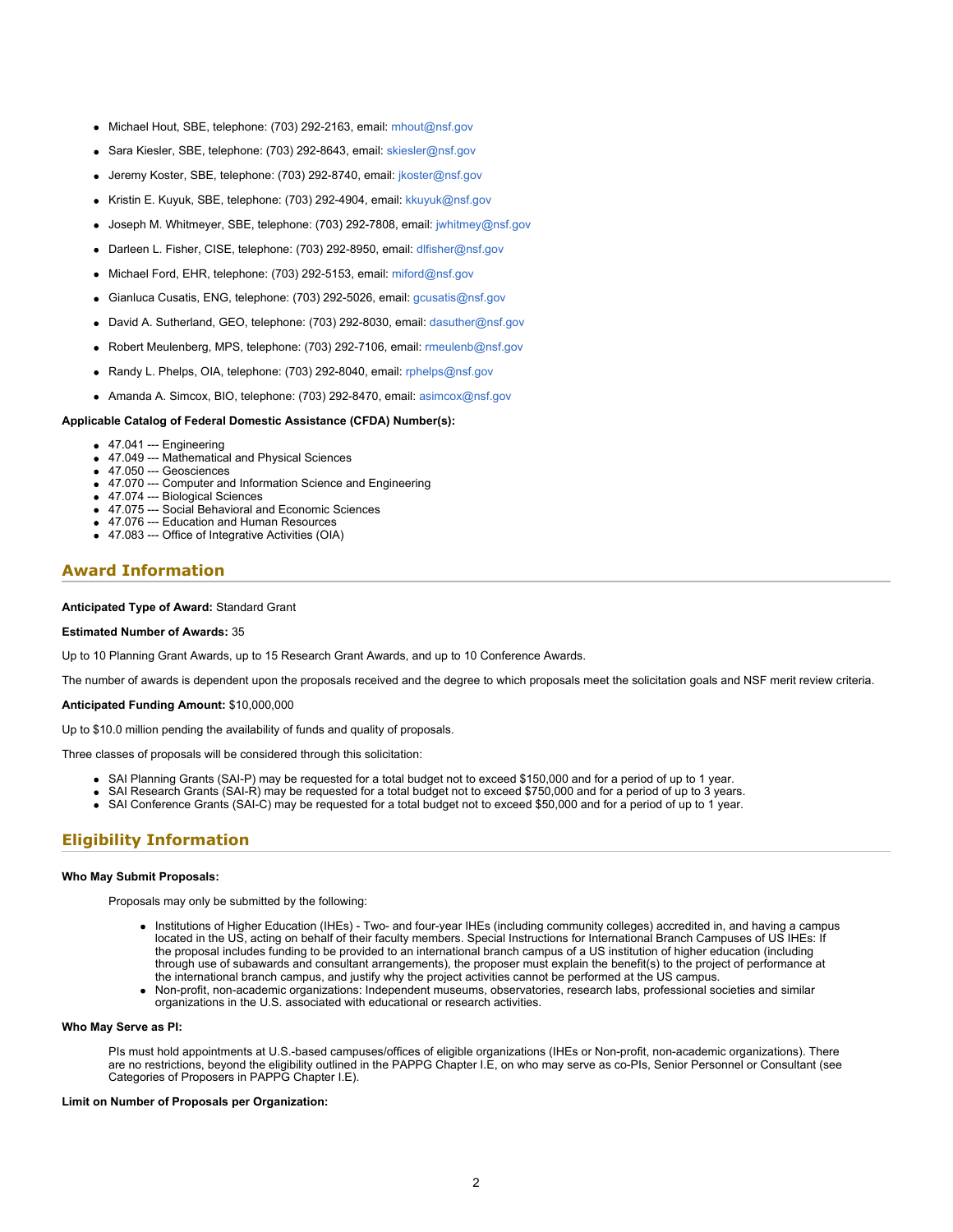There are no restrictions or limits.

### **Limit on Number of Proposals per PI or co-PI:** 1

An individual may appear as PI, co-PI, Senior Personnel, or Consultant on only one proposal submitted in response to this solicitation, totaled across all SAI proposal categories. This eligibility constraint will be strictly enforced. In the event an individual exceeds this limit, the first proposal received prior to the deadline will be accepted and the remainder will be returned without review. This limitation includes proposals submitted by a lead organization, collaborative non-lead proposals, and any subawards included as part of a collaborative proposal involving multiple institutions. No exceptions will be made.

### **Proposal Preparation and Submission Instructions**

### **A. Proposal Preparation Instructions**

- **Letters of Intent:** Not required
- **Preliminary Proposal Submission:** Not required
- **Full Proposals:**
	- Full Proposals submitted via Research.gov: *NSF Proposal and Award Policies and Procedures Guide* (PAPPG) guidelines apply. The complete text of the PAPPG is available electronically on the NSF website at: [https://www.nsf.gov/publications/pub\\_summ.jsp?](https://www.nsf.gov/publications/pub_summ.jsp?ods_key=pappg) [ods\\_key=pappg.](https://www.nsf.gov/publications/pub_summ.jsp?ods_key=pappg)
	- Full Proposals submitted via Grants.gov: *NSF Grants.gov Application Guide: A Guide for the Preparation and Submission of NSF Applications via Grants.gov* guidelines apply (Note: The *NSF Grants.gov Application Guide* is available on the Grants.gov website and on the NSF website at: [https://www.nsf.gov/publications/pub\\_summ.jsp?ods\\_key=grantsgovguide](https://www.nsf.gov/publications/pub_summ.jsp?ods_key=grantsgovguide)).

### **B. Budgetary Information**

**Cost Sharing Requirements:**

Inclusion of voluntary committed cost sharing is prohibited.

**Indirect Cost (F&A) Limitations:**

Not Applicable

**Other Budgetary Limitations:**

Not Applicable

### **C. Due Dates**

**Full Proposal Deadline(s)** (due by 5 p.m. submitter's local time):

May 05, 2022

### **Proposal Review Information Criteria**

### **Merit Review Criteria:**

National Science Board approved criteria apply.

### **Award Administration Information**

### **Award Conditions:**

Additional award conditions apply. Please see the full text of this solicitation for further information.

### **Reporting Requirements:**

Standard NSF reporting requirements apply.

### <span id="page-2-0"></span>**TABLE OF CONTENTS**

**[Summary of Program Requirements](#page-0-0)**

- I. **[Introduction](#page-3-0)**
- II. **[Program Description](#page-3-1)**
- III. **[Award Information](#page-5-0)**

IV. **[Eligibility Information](#page-6-0)**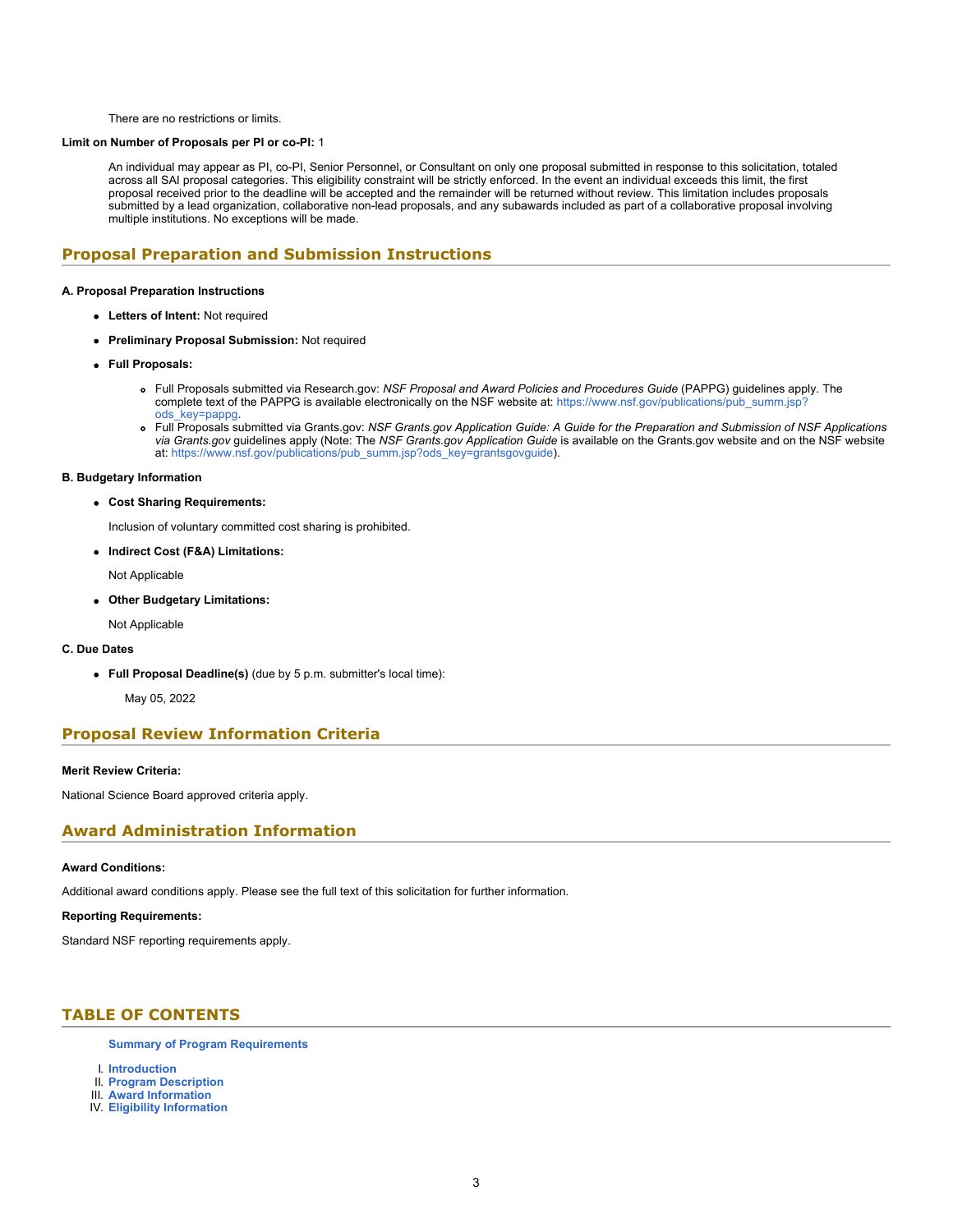- V. **[Proposal Preparation and Submission Instructions](#page-6-1)**
	- A. [Proposal Preparation Instructions](#page-6-1)
	- B. [Budgetary Information](#page-8-0)
	- C. [Due Dates](#page-8-1)
- D. [Research.gov/Grants.gov Requirements](#page-8-2)
- VI. **[NSF Proposal Processing and Review Procedures](#page-8-3)**
	- A. [Merit Review Principles and Criteria](#page-9-0)
		- B. [Review and Selection Process](#page-9-1)
- VII. **[Award Administration Information](#page-10-0)**
	- A. [Notification of the Award](#page-10-1) B. [Award Conditions](#page-10-2)
	- C. [Reporting Requirements](#page-10-3)
	-
- VIII. **[Agency Contacts](#page-11-0)**
- IX. **[Other Information](#page-11-1)**

# <span id="page-3-0"></span>**I. INTRODUCTION**

Strong, reliable and effective infrastructure spurs private-sector innovation, grows the economy, creates jobs, makes public-sector service provision more efficient, strengthens communities, promotes equal opportunity, protects the natural environment, enhances national security, and fuels American leadership. On November 3, 2020, NSF issued [Dear Colleague Letter 21-019](https://www.nsf.gov/publications/pub_summ.jsp?ods_key=nsf21019) (Strengthening American Infrastructure), seeking to stimulate fundamental exploratory, potentially transformative human-centered research aimed at strengthening America's infrastructure. It specifically encouraged connections from across science and engineering disciplines, with a special focus on how basic knowledge of human reasoning, decision-making, governance, and social and cultural processes enables efforts to envision, build, and maintain effective infrastructure that improves lives. The Dear Colleague Letter (DCL) invited workshop and Early Concept Grants for Exploratory Research (EAGER) proposals incorporating basic scientific insights about human behavior and social dynamics to better develop, design, build, rehabilitate, and maintain strong and effective American infrastructure.

This solicitation expands on activities encouraged by the DCL by supporting planning grants, research grants, and conferences/workshops to pursue transformative research ideas or approaches that will identify and help build these new areas of research. The aim of this solicitation is to invite novel and potentially transformative research that contributes to the goals of strengthening American infrastructure and building the associated research community.

### <span id="page-3-1"></span>**II. PROGRAM DESCRIPTION**

### **A. Overview**

People rely on critical infrastructure to support and enable almost everything they do. Transportation, water, power, information technology, education, healthcare, and emergency response systems all depend on infrastructure. Businesses rely on critical infrastructure to ensure their security, protect their assets, and to communicate with suppliers and customers. Cities, towns, and rural and tribal areas rely on extensive networks of built and civic infrastructure. And scientific progress depends on a substantial research ecosystem infrastructure, including advanced technologies and instrumentation. Strong, effective infrastructure stimulates innovation and job growth, enables discovery and generation of new knowledge. It also provides safety and security, improves quality of life, and facilitates community welfare for all people, for many years into the future. Utilizing a socio-ecological framework in the development of sustainable, resilient and equitable infrastructure can help address many urban and climatic challenges

Many infrastructure projects entail extensive planning and large initial costs. Those substantial investments are worthwhile to the extent they provide long-term benefit and meet the needs of all people for a range of functions. Building such effective infrastructure requires deep understanding of economic and social dynamics, and the perceptions and choices of many diverse individuals and communities. Whether involving transportation, energy, broadband, water, security, health, education, communication, or other essential services, infrastructure design that puts people and social welfare first, is more likely to gain public support, to function more effectively, to serve more people.

The large costs and potentially large benefits of infrastructure investments mean that it is essential for those who build or maintain infrastructure to understand and incorporate relevant human and social factors in the earliest stages of design. For example, transportation infrastructure to support automated vehicles will require advanced knowledge of economic and social structural influences on people's transportation needs and choices, as well as human perceptual and cognitive responses in a wide range of critical decision-making and task-switching scenarios. Infrastructure developed to expand economic opportunity is likely to be more effective if it builds on recent evidence concerning human social biases, as well as discoveries regarding how social structures affect opportunity across groups. Infrastructure designed to increase the speed and effectiveness of disaster response will work more effectively if its design is informed by the often complex cultural and human trust contingencies and differences in group access to response resources. Healthcare and other public infrastructure that relies on the provision of fast and accurate information will be more effective when built from a knowledge base that includes dynamics of how people process information and how cognitive processing changes under stress. How people interact with their environment is critical to understanding consequences of and design choices for large-scale infrastructure projects such as highways, dams, or levees.

NSF seeks to build research capacity that can address these and many other challenging infrastructure contexts that require a human- and social-centered research approach. This solicitation offers support for planning grants, research grants, and conferences/workshops. The expectation for any proposal type is that projects will bring together experts from one or more of the Social, Behavioral, and Economic (SBE) science disciplines with experts across other scientific and engineering disciplines to support substantial and potentially pathbreaking, fundamental research that will help to strengthen American infrastructure.

Submitted projects must be grounded in user-centered concepts and offer the potential to substantially improve, strengthen and transform the design, development, use, deployment, cost-effectiveness, sustainability, and maintenance of American infrastructure. The social, behavioral, and economic sciences bring substantial expertise and insight to the design and implementation of infrastructure, including basic understanding of barriers to equitable participation, uneven societal impacts, open access to information and data, health disparities, and other human and societal dimensions that interact with the needs for and benefits provided by infrastructure.

Proposals must bring deep expertise in at least one [SBE disciplinary program area](https://www.nsf.gov/funding/programs.jsp?org=SBE), and provide details on how such SBE disciplinary expertise will contribute to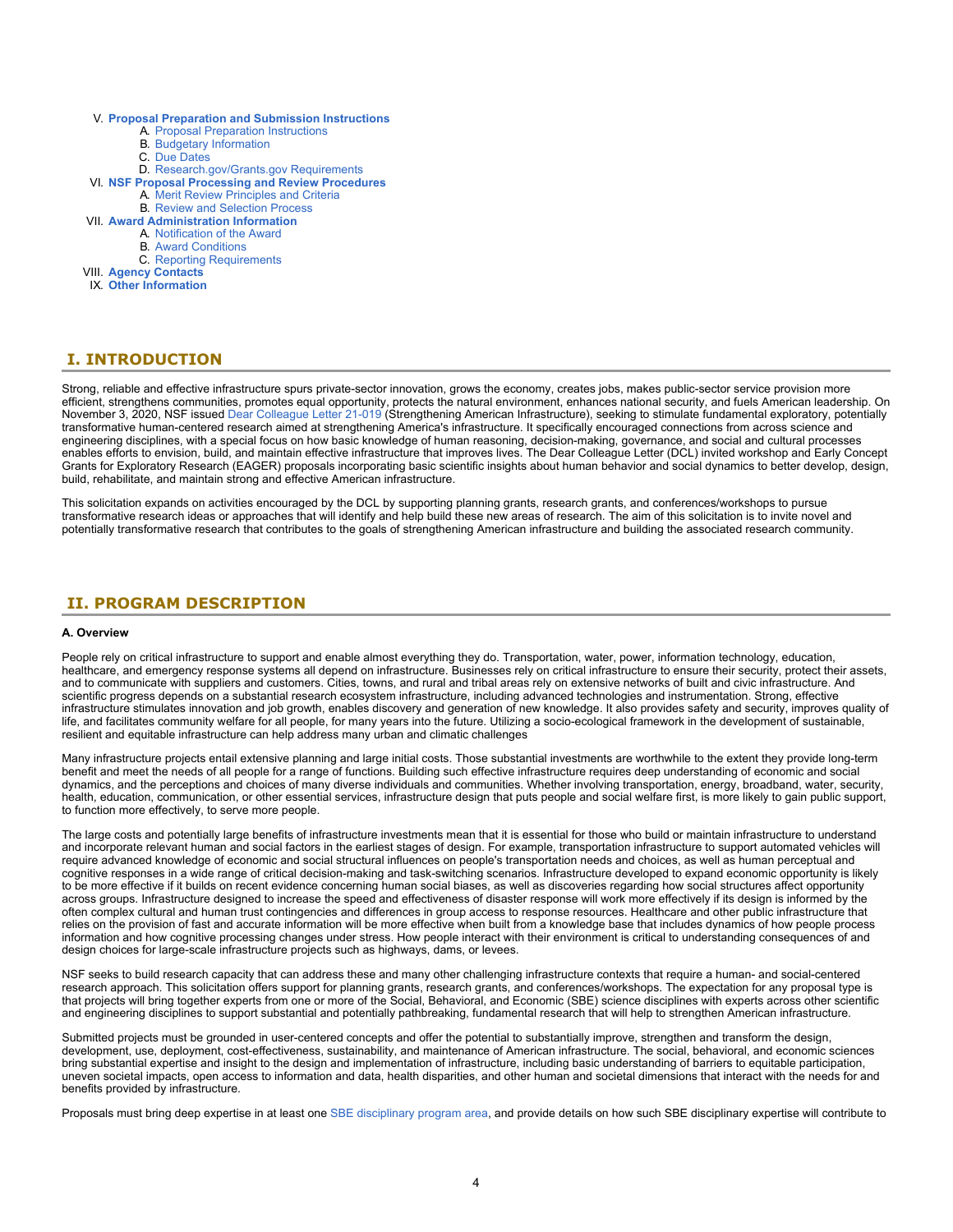strengthening American infrastructure. Proposals must also bring relevant expertise in the focal infrastructure, which is likely to be in one or more research areas represented by the Programs supported by the NSF [Office of Integrated Activities \(OIA\)](https://www.nsf.gov/dir/index.jsp?org=OIA) and/or the other participating NSF Directorates:

- [Biological Sciences \(BIO\)](https://www.nsf.gov/dir/index.jsp?org=BIO)
- [Computer and Information Science and Engineering \(CISE\)](https://www.nsf.gov/dir/index.jsp?org=CISE)
- [Education and Human Resources \(EHR\)](https://www.nsf.gov/dir/index.jsp?org=EHR)  $\bullet$
- [Engineering \(ENG\)](https://www.nsf.gov/dir/index.jsp?org=ENG)
- [Geosciences \(GEO\)](https://www.nsf.gov/dir/index.jsp?org=GEO)
- [Mathematical and Physical Sciences \(MPS\)](https://www.nsf.gov/dir/index.jsp?org=MPS)

Proposals must describe how this diverse expertise will be integrated and applied to the specific infrastructure that is the focus of the proposed research. Successful proposals will demonstrate an interdisciplinary and convergent approach beyond that of any single NSF program, division or directorate and will seek to advance both the SBE fields as well as the partnering fields in which they are based.

For the purpose of this solicitation, the focal infrastructure of the proposed research may be of any kind, including physical, cyber, biological, technological, social, economic, or educational. However, the proposal must identify a specific, focal, and well-defined infrastructure. Proposals must exhibit and build on a deep understanding of at least one SBE science relevant to the design, development, or sustainability of the focal infrastructure. These sciences may include those of human cognition, perception, information processing, decision-making processes, social and cultural behavior, legal frameworks, governmental structures, and other areas of SBE science supported in the [disciplinary programs of the SBE directorate](https://www.nsf.gov/funding/programs.jsp?org=SBE). Proposals are encouraged to include consideration of modeling approaches of both the underlying human processes and the identified infrastructure. Quantitative and predictive models can be used to compare alternative infrastructure approaches, as well as to advance improved dynamical systems. Proposals must also include expertise in the focal infrastructure along with relevant areas of research supported by at least one of the other participating Directorates or Office listed at the top of the solicitation. The long-term aim of proposed research should be on how to better develop, design, build, rehabilitate, and maintain strong and effective American infrastructure, and not solely on the social, behavioral, or economic impacts of infrastructure.

Proposals that include development of new or improved performance metrics that can help stakeholders more effectively and efficiently assess infrastructure usability, cost-effectiveness, sustainability, resilience, or adaptability to changing circumstances are also encouraged.

NSF welcomes and encourages proposals that include efforts to broaden participation of underrepresented groups in STEM (women, minorities, and persons with disabilities) and underrepresented regions in the development and conduct of the research. Proposals from Minority Serving Institutions (MSIs) are highly encouraged, as are opportunities for participation by undergraduate and graduate students and postdoctoral fellows, K-12 students, industry stakeholders, and others. Public-private partnerships can also be proposed.

NSF is open to proposals that focus on any kind of infrastructure, including physical, cyber, biological, technological, social, economic, or educational. However, *the focal infrastructure must be well-specified and well-defined*. Proposals should focus on infrastructure that produces broad societal impact, such as those that support transportation, energy, water, information, computing, national security, buildings, conservation, and commerce. Areas that present the greatest societal challenges are of special interest, including equitable access to and benefit from infrastructure, sustainability, climate impact and disaster mitigation, economic resilience, emerging technologies, and future safety, productivity, and security for all citizens.

#### **B. Proposal Components**

In addition to the sections required by the PAPPG, the Project Description for all proposal categories must include the following separate sections, clearly labeled with the headings used below:

#### *Focal Infrastructure*

The focal infrastructure of the proposed research may be of any kind, including physical, cyber, biological, technological, social, economic, or educational. The proposal must identify a specific, focal, and well-defined infrastructure. Examples include, but are not limited to, construction engineering, transportation, emergency response, power grids, communication networks and broadband, water and wastewater, education, healthcare, social networks, science collaboratives, biodiversity and farming, and manufacturing. Proposals can also emphasize how quantitative and predictive modeling of a specific infrastructure can be improved by a human-centered approach. Proposals that focus on infrastructure generically or abstractly will be less competitive than those that focus on a specific and well-defined infrastructure.

#### *Integrative Research*

Proposals must exhibit and build on a deep understanding of at least one SBE science relevant to the design, development, and sustainability of the focal infrastructure. These sciences may include those of human cognition, perception, information processing, decision-making processes, social and cultural behavior, legal frameworks, governmental structures, and other areas of SBE science supported in the [disciplinary programs of the SBE directorate](https://www.nsf.gov/funding/programs.jsp?org=SBE). Proposals must also include expertise in the focal infrastructure and in areas of research supported by at least one of the other participating Directorates or Office listed at the top of this solicitation. The proposal should identify those specific areas, ideally by listing Programs that support disciplinary research in related areas.

Researchers from diverse fields are expected to work convergently, creating shared visions, models, methods, and discoveries. The "Integrative Research" section must describe how knowledge, techniques, and expertise from multiple fields and sectors will create new insights into how to strengthen American infrastructure. This section of the proposal should describe the intellectual and methodological symbiosis within the multidisciplinary team, and how the team will collaborate to illuminate the technological, human, and larger societal dimensions of strengthening American infrastructure. The "Integrative Research" section must identify how expertise of different members of the team will enable cross-discipline and cross-sector integration within the team, and describe how the research will be integrated over the course of the project in support of a [convergent approach](https://www.nsf.gov/od/oia/convergence/index.jsp).

#### *Access and Inclusion*

Access and inclusion are high priority goals of this program. All proposals must therefore include an "Access and Inclusion" section that describes how the proposed project will address infrastructure inclusion and equity in a meaningful way. Depending on the project, this section might address deeper understanding of issues leading to unequal access to or impacts of infrastructure, methods for mitigation of inequity, and/or designs of infrastructure that support access and inclusion.

#### *Stakeholder Engagement*

The long-term aim of proposed research should be on how infrastructure is designed and deployed, and not solely on the social, behavioral, or economic impacts of infrastructure. All proposals must therefore identify stakeholders involved in the design and deployment of infrastructure, including private sector organizations, government agencies, or community groups. This section of the proposal should address plans for engagement with those relevant stakeholders,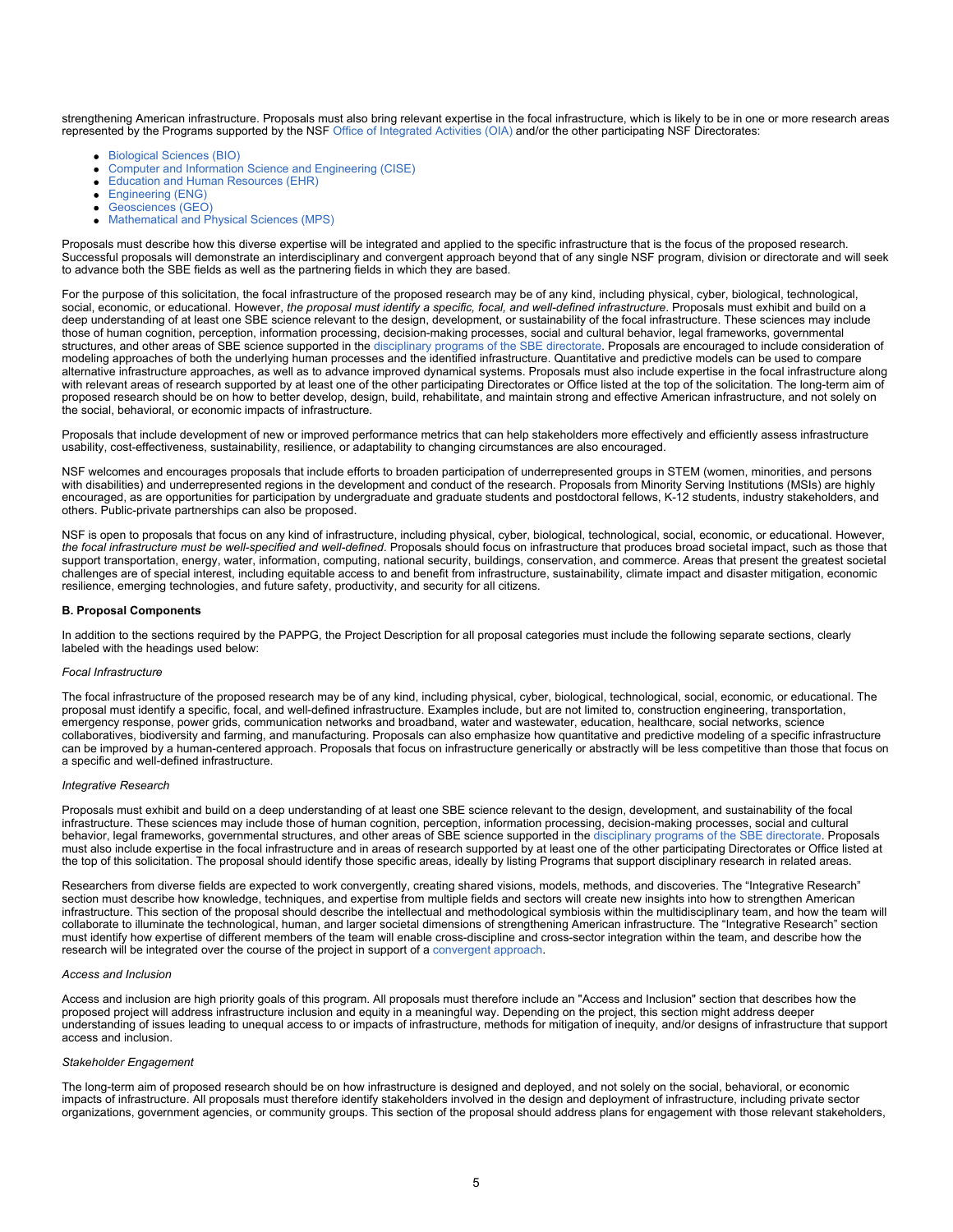and how those stakeholders might participate in the design, testing and implementation of research-inspired changes to and improvement of infrastructure. In this context, consideration should be given to the ways in which the proposed research supports approaches that advance sustainability and limit negative environmental impacts.

Proposals emphasizing transition-to-practice are also encouraged. Such proposals can include piloting/prototyping of research results as an increment to a standard research proposal or as a primary proposal focus.

### **C. Proposal Category**

This solicitation will support projects in three categories:

### **1. Planning Proposals**

A planning proposal is for support of the initial conceptualization, planning and collaboration activities aimed at formulating new and sound plans for large-scale projects. NSF is especially interested in activities that will catalyze new collaborations that broaden the participation of individuals or organizations underrepresented in NSF award portfolios.

SAI Planning Grants are intended to stimulate research capacity through multidisciplinary team-building and the development of high-impact, fundamental research concepts relating to strengthening American infrastructure. These grants will support a range of planning activities intended to foster a convergent research approach that can effectively integrate SBE disciplinary perspectives with those of areas supported by other NSF Directorates or Office in addressing the design, development and sustainability of a specific focal infrastructure. Planning projects will build collaborations with relevant stakeholders, and seek to identify research gaps, questions, and hypotheses. Activities may include, but are not limited to, travel, multidisciplinary workshops, stakeholder meetings, data collection, preliminary experiments, and pilot studies. At the conclusion of the Planning Grant, researchers should be prepared to pursue a well-defined research agenda responsive to future SAI solicitations. Each award will provide support for a period of up to one year and with a total budget not exceeding \$150,000. Please note that the SAI Planning Grant proposals described in this solicitation are a solicitation-specific project category and are separate and distinct from the type of proposal described in Chapter II.E.1 of the PAPPG. When preparing a SAI Planning Grant proposal in response to this solicitation, the "Research" type of proposal should be selected.

### **2. Research Proposals**

SAI research proposals will integrate SBE disciplinary perspectives with those of areas supported by other NSF Directorates and/or Office in addressing the design, development and sustainability of a specific focal infrastructure. These projects must advance fundamental understanding of how a human-centered approach will support and strengthen American infrastructure. Pursuing a convergent research approach, projects should apply knowledge, techniques, and expertise from multiple fields and sectors to create new frameworks and expand existing frameworks for addressing the research goals. The proposal should describe the symbiosis within the multidisciplinary team, including stakeholders in the infrastructure context, and how the team will collaborate. Proposals should aim to advance understanding of how to improve and strengthen American infrastructure, and not merely the human and societal impacts of infrastructure. Projects will advance the basic science supporting improved infrastructure planning, development, and implementation. They will also include tests or demonstrations of feasibility with infrastructure stakeholders and testbeds.

SAI research awards will provide support for a period of up to three years and with a total overall (three-year) budget not exceeding \$750,000.

#### **3. Conference Proposals**

Conference (or workshop) proposals will focus on developing partnerships and collaborations between basic research teams and infrastructure stakeholders. These activities will aim to facilitate the utilization and transition to scale of relevant advances in basic science that contribute human-centered approaches to the design, development and sustainability of a specific focal infrastructure.

Conference proposals must address all the requirements and be prepared in accordance with the guidelines contained in PAPPG Chapter II.E.9, including a listing of other recent meetings on the same or related topics, names of the Chair and members of the organizing committee, information on location and probable dates, a detailed description of how the meeting(s) will be organized and conducted, plans for recruitment of participants, and resources to be made available for the childcare needs of participants. Anticipated deliverables should be described.

The conference proposal option is not intended to support the planning of future research proposals. That aim is accomplished through the planning proposal option.

SAI conference awards will provide support for a period of up to one year with a total budget not exceeding \$50,000.

#### **D. Principal Investigator Meetings**

To accelerate the rate of dissemination of ideas among researchers, to build an intellectual research core to address SAI human-centered infrastructure research challenges, and to enable enhanced research collaborations, the SAI program plans to host principal investigator (PI/co-PI) meetings every year with participation from all funded research and planning projects along with other representatives from academia, industry, government, and community organizations. PIs of SAI-funded research and planning projects must participate in these PI/co-PI meetings throughout the duration of the award. For multiinstitution projects, investigators from each collaborating institution are expected to participate. A substitute project representative may be designated to attend a PI/co-PI meeting, but only with prior approval from an NSF program manager. As noted in "Budget Preparation Instructions," budgets for all projects must include funding for one or more designated SAI project representatives (PI/co-PI/senior personnel or NSF-approved replacement) to attend each SAI PI/co-PI meeting during the proposed lifetime of the award. This requirement applies both to research and planning awards, but not to conference awards. For budget preparation purposes, PIs should assume these meetings will be held in person in the Washington, DC area.

### <span id="page-5-0"></span>**III. AWARD INFORMATION**

#### **Anticipated Type of Award:** Standard Grant

#### **Estimated Number of Awards:** 35

Up to 10 Planning Grant Awards, up to 15 Research Grant Awards, and up to 10 Conference Awards.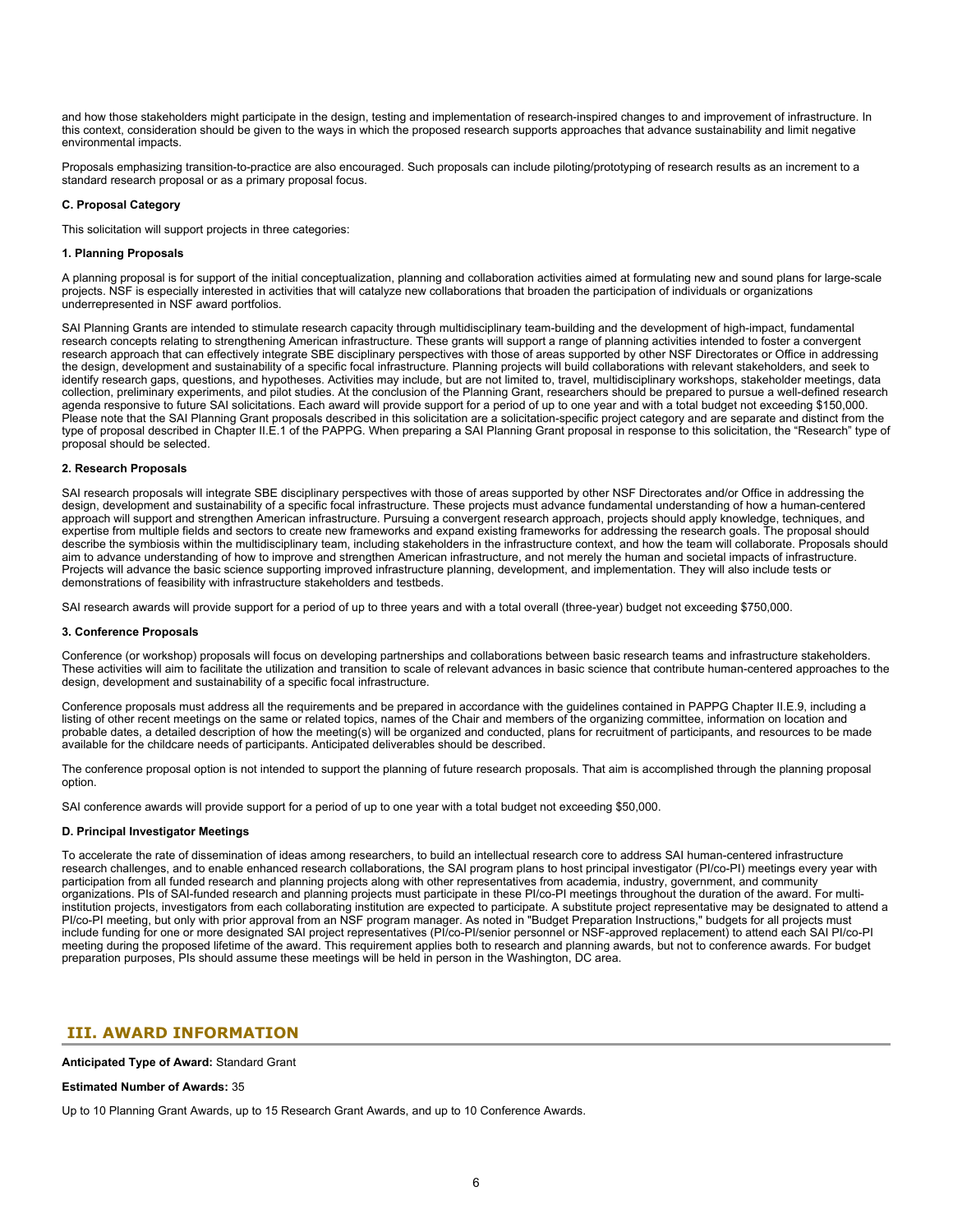The number of awards is dependent upon the proposals received and the degree to which proposals meet the solicitation goals and NSF merit review criteria.

**Anticipated Funding Amount:** up to \$10,000,000 pending the availability of funds and quality of proposals.

# <span id="page-6-0"></span>**IV. ELIGIBILITY INFORMATION**

### **Who May Submit Proposals:**

Proposals may only be submitted by the following:

- Institutions of Higher Education (IHEs) Two- and four-year IHEs (including community colleges) accredited in, and having a campus located in the US, acting on behalf of their faculty members. Special Instructions for International Branch Campuses of US IHEs: If the proposal includes funding to be provided to an international branch campus of a US institution of higher education (including through use of subawards and consultant arrangements), the proposer must explain the benefit(s) to the project of performance at the international branch campus, and justify why the project activities cannot be performed at the US campus.
- Non-profit, non-academic organizations: Independent museums, observatories, research labs, professional societies and similar organizations in the U.S. associated with educational or research activities.

### **Who May Serve as PI:**

PIs must hold appointments at U.S.-based campuses/offices of eligible organizations (IHEs or Non-profit, non-academic organizations). There are no restrictions, beyond the eligibility outlined in the PAPPG Chapter I.E, on who may serve as co-PIs, Senior Personnel or Consultant (see Categories of Proposers in PAPPG Chapter I.E).

### **Limit on Number of Proposals per Organization:**

There are no restrictions or limits.

### **Limit on Number of Proposals per PI or co-PI:** 1

An individual may appear as PI, co-PI, Senior Personnel, or Consultant on only one proposal submitted in response to this solicitation, totaled across all SAI proposal categories. This eligibility constraint will be strictly enforced. In the event an individual exceeds this limit, the first proposal received prior to the deadline will be accepted and the remainder will be returned without review. This limitation includes proposals submitted by a lead organization, collaborative non-lead proposals, and any subawards included as part of a collaborative proposal involving multiple institutions. No exceptions will be made.

### <span id="page-6-1"></span>**V. PROPOSAL PREPARATION AND SUBMISSION INSTRUCTIONS**

### **A. Proposal Preparation Instructions**

**Full Proposal Preparation Instructions**: Proposers may opt to submit proposals in response to this Program Solicitation via Research.gov or Grants.gov.

- Full Proposals submitted via Research.gov: Proposals submitted in response to this program solicitation should be prepared and submitted in accordance with the general guidelines contained in the *NSF Proposal and Award Policies and Procedures Guide* (PAPPG). The complete text of the PAPPG is available electronically on the NSF website at: [https://www.nsf.gov/publications/pub\\_summ.jsp?ods\\_key=pappg](https://www.nsf.gov/publications/pub_summ.jsp?ods_key=pappg). Paper copies of the PAPPG may be obtained from the NSF Publications Clearinghouse, telephone (703) 292-8134 or by e-mail from [nsfpubs@nsf.gov.](mailto:nsfpubs@nsf.gov) The Prepare New Proposal setup will prompt you for the program solicitation number.
- Full proposals submitted via Grants.gov: Proposals submitted in response to this program solicitation via Grants.gov should be prepared and submitted in accordance with the *NSF Grants.gov Application Guide: A Guide for the Preparation and Submission of NSF Applications via Grants.gov*. The complete text of the *NSF Grants.gov Application Guide* is available on the Grants.gov website and on the NSF website at: [\(https://www.nsf.gov/publications/pub\\_summ.jsp?ods\\_key=grantsgovguide](https://www.nsf.gov/publications/pub_summ.jsp?ods_key=grantsgovguide)). To obtain copies of the Application Guide and Application Forms Package, click on the Apply tab on the Grants.gov site, then click on the Apply Step 1: Download a Grant Application Package and Application Instructions link and enter the funding opportunity number, (the program solicitation number without the NSF prefix) and press the Download Package button. Paper copies of the Grants.gov Application Guide also may be obtained from the NSF Publications Clearinghouse, telephone (703) 292-8134 or by e-mail from [nsfpubs@nsf.gov](mailto:nsfpubs@nsf.gov).

In determining which method to utilize in the electronic preparation and submission of the proposal, please note the following:

Collaborative Proposals. All collaborative proposals submitted as separate submissions from multiple organizations must be submitted via Research.gov. PAPPG Chapter II.D.3 provides additional information on collaborative proposals.

See PAPPG Chapter II.C.2 for guidance on the required sections of a full research proposal submitted to NSF. Please note that the proposal preparation instructions provided in this program solicitation may deviate from the PAPPG instructions.

#### **Special instructions for submitting to this solicitation**

All proposals must be submitted to SBE/SAI; once received, the proposals will be managed by a cross-disciplinary, cross-directorate team of NSF Program Directors.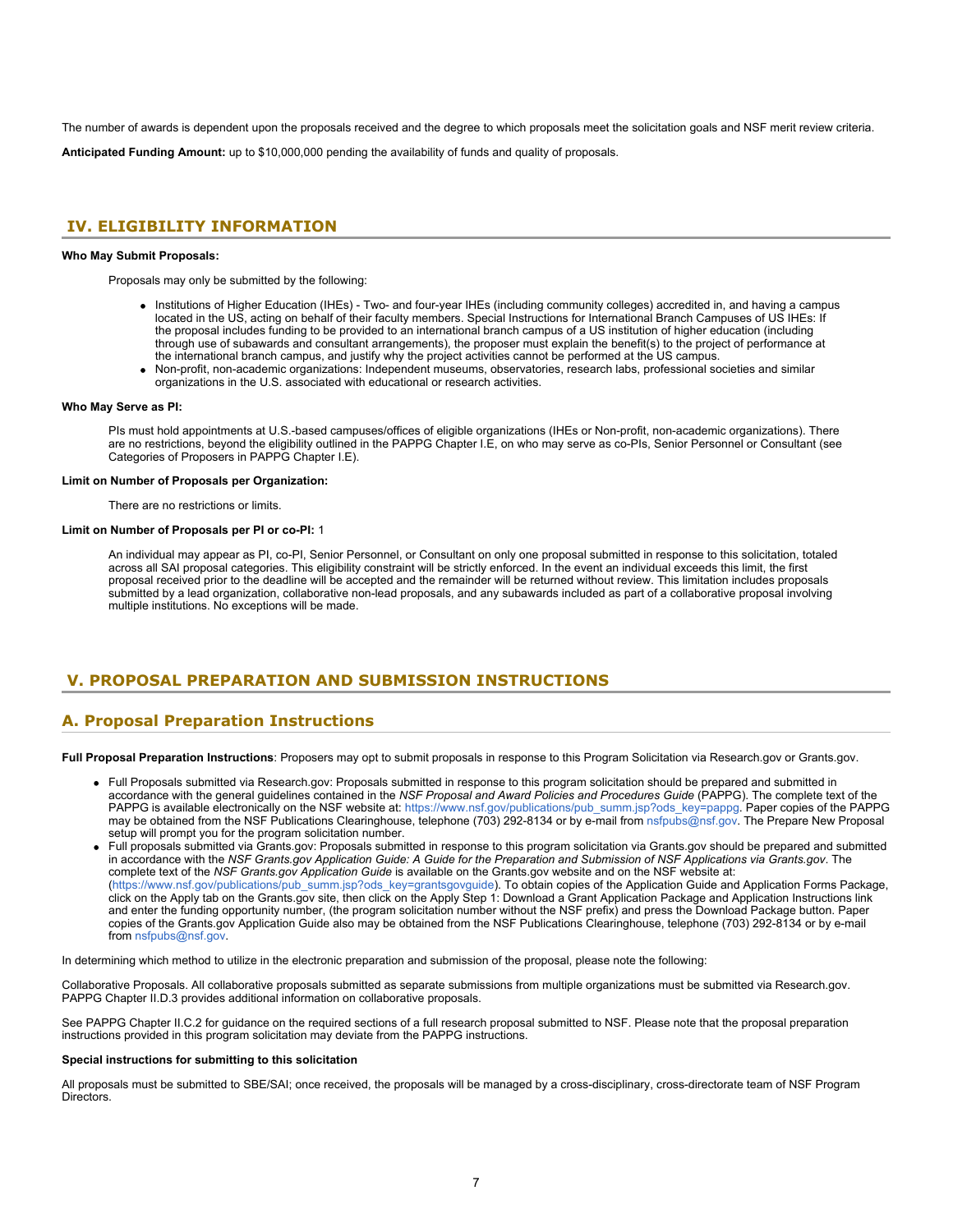Please note that the SAI Planning Grant proposals described in this solicitation are a solicitation-specific project category and are separate and distinct from the type of proposal described in Chapter II.E.1 of the PAPPG. When preparing a SAI Planning Grant proposal in response to this solicitation, the "Research" type of proposal should be selected.

### *Proposal Title*:

The title of the proposal **must** begin with "**SAI-P**" to designate a Planning Proposal, "**SAI-R**" to designate a Research Proposal, or "**SAI-C**" to designate a Conference Proposal.

### *Project Description*:

Project Descriptions for Research (**SAI-R**) proposals are limited to 15 pages in length.

Project Descriptions for Planning Grant (**SAI-P**) and Conference (**SAI-C**) proposals are limited to 10 pages in length.

**All proposal categories – SAI-R proposals, SAI-P proposals, and SAI-C proposals – must include all sections required by the PAPPG**. In addition, the Project Description of all proposal categories *must* contain the following separate sections, clearly labeled with the headings used below, with content as described in Section II.B:

- Focal Infrastructure
- Integrative Research
- Access and Inclusion
- Stakeholder Engagement

In addition, the Project Description should explain why the level of resources requested is appropriate to the project scope. This requirement is especially important for **SAI-R** proposals.

The SAI program welcomes outreach activities, such as those intended to provide undergraduate students and those underrepresented in STEM disciplines with a meaningful research experience. The Project Description should describe these activities, and the Budget should request funds sufficient to carry them out. Post-award supplements to support such activities are not anticipated.

### *Supplementary Documents*:

Supplementary documents are required and listed below by their associated proposal type. They should be uploaded into the Supplementary Documentation Section. No other supplementary materials are allowed. Proposals that do not contain all of their specified supplementary documents will be returned without review. Please note that Research.gov currently can only accept one file for Other Supplementary Documents. If submitting via Research.gov, please combine all documents designated as Other Supplementary Documents into one PDF.

- List of Project Personnel and Partner Institutions (**SAI-R** and **SAI-P** proposals only). Provide current, accurate information for all personnel and institutions involved in the project. NSF staff will use this information in the merit review process to manage reviewer selection. The list must include all PIs, co-PIs, Senior Personnel, paid/unpaid Consultants or Collaborators, Subawardees, Postdocs, and project-level advisory committee members. This list should be numbered and include (in this order) Full name, Organization(s), and Role in the project, with each item separated by a semi-colon. Each person listed should start a new numbered line. For example:
	- 1. Mei Lin; XYZ University; PI
	- 2. Jak Jabes; University of PQR; Senior Personnel
	- 3. Jane Brown; XYZ University; Postdoc
	- 4. Rakel Ademas; ABC Inc.; Paid Consultant
	- 5. Mary Wan; Welldone Institution; Unpaid Collaborator
	- 6. Rimon Greene; ZZZ University; Subawardee
- Management and Coordination Plan (**SAI-R** proposals only; 2-page limit). The SAI program aims for convergence, in which knowledge, techniques, and expertise from multiple fields and sectors create new and expanded frameworks for addressing the research goals. Such integration and impact require extra effort in leadership, regular communication, and cross-training. Therefore, a "Management and Coordination Plan" must be submitted as a Supplementary Document and may not exceed two pages. The document must be labeled "Management and Coordination Plan." The plan must describe specific steps the project team plans to take to achieve the goal of convergent research. This includes specifying what team members are responsible for what parts of the planned project, how the team plans to manage the overall effort, how any unpaid collaborators and industry/non-profit partners (if applicable) will be integrated into the team, and specific activities that will help students involved in the project develop the skills to work on convergent research efforts. The Management and Coordination Plan is limited to two pages.
- Letters of Collaboration (if relevant to project): For all substantial collaborations and engagements (included or not included in the budget) with partner institutions, Letters of Collaboration are strongly encouraged. These should be provided in the Supplementary Documents section of the proposal and follow the format instructions specified in the NSF PAPPG. *Letters of Collaboration cannot contain endorsements or evaluation of the proposed project or any other past projects. This includes any statement about the value of the project to the partner institution.* One acceptable format for a letter of collaboration is as follows:

"If the proposal submitted by Dr. [insert the full name of the Principal Investigator] entitled [insert the proposal title] is selected for funding by NSF, it is my intent to collaborate and/or commit resources as detailed in the Project Description or the Facilities, Equipment or Other Resources section of the proposal."

Proposals with Letters of Collaboration that contain any endorsement or evaluation of the proposed project will be returned without review.

Collaborative activities that are identified in the budget should follow the instructions in the NSF PAPPG. Any substantial collaboration with individuals not included in the budget should also be described in the Facilities, Equipment and Other Resources section of the proposal and documented in a Letter of Collaboration from each collaborator.

- Postdoctoral Researcher Mentoring Plan: Proposals that include funding to support postdoctoral researchers must include a Postdoctoral Researcher Mentoring Plan as supplementary documentation. See Chapter II.C.2.j of the PAPPG for further information about the implementation of this requirement.
- Data Management Plan: All proposals must include a Data Management Plan or explain the absence of the need for such a plan. A Data Management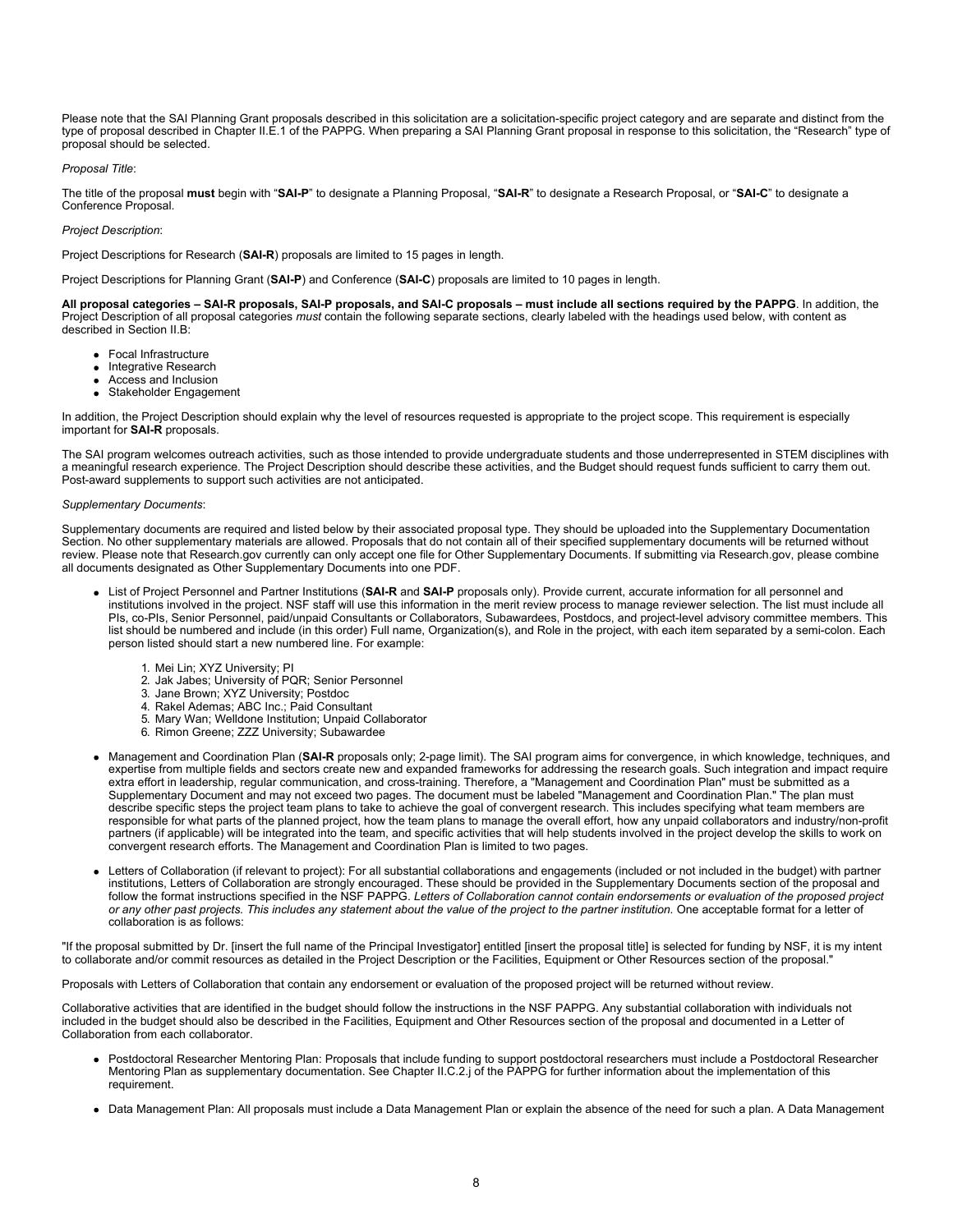plan specifies the procedures to be used for keeping, storing, and sharing data with other researchers. Data Management Plans should also include the method for making the data anonymous. The Data Management Plan will be reviewed as part of the intellectual merit or broader impacts of the proposal, or both, as appropriate. See Chapter II.C.2.j of the PAPPG for further information about the implementation of this requirement. For Directorate specific guidance on Data Management Plans see<https://www.nsf.gov/bfa/dias/policy/dmp.jsp>.

# <span id="page-8-0"></span>**B. Budgetary Information**

### **Cost Sharing:**

Inclusion of voluntary committed cost sharing is prohibited.

### <span id="page-8-1"></span>**C. Due Dates**

**Full Proposal Deadline(s)** (due by 5 p.m. submitter's local time):

May 05, 2022

### <span id="page-8-2"></span>**D. Research.gov/Grants.gov Requirements**

### **For Proposals Submitted Via Research.gov:**

To prepare and submit a proposal via Research.gov, see detailed technical instructions available at: [https://www.research.gov/research](https://www.research.gov/research-portal/appmanager/base/desktop?_nfpb=true&_pageLabel=research_node_display&_nodePath=/researchGov/Service/Desktop/ProposalPreparationandSubmission.html)[portal/appmanager/base/desktop?](https://www.research.gov/research-portal/appmanager/base/desktop?_nfpb=true&_pageLabel=research_node_display&_nodePath=/researchGov/Service/Desktop/ProposalPreparationandSubmission.html)

nfpb=true&\_pageLabel=research\_node\_display&\_nodePath=/researchGov/Service/Desktop/ProposalPreparationandSubmission.html. For Research.gov user support, call the Research.gov Help Desk at 1-800-673-6188 or e-mail [rgov@nsf.gov](mailto:rgov@nsf.gov). The Research.gov Help Desk answers general technical questions related to the use of the Research.gov system. Specific questions related to this program solicitation should be referred to the NSF program staff contact(s) listed in Section VIII of this funding opportunity.

### **For Proposals Submitted Via Grants.gov:**

Before using Grants.gov for the first time, each organization must register to create an institutional profile. Once registered, the applicant's organization can then apply for any federal grant on the Grants.gov website. Comprehensive information about using Grants.gov is available on the Grants.gov Applicant Resources webpage:<https://www.grants.gov/web/grants/applicants.html>. In addition, the NSF Grants.gov Application Guide (see link in Section V.A) provides instructions regarding the technical preparation of proposals via Grants.gov. For Grants.gov user support, contact the Grants.gov Contact Center at 1-800-518-4726 or by email: [support@grants.gov.](mailto:support@grants.gov) The Grants.gov Contact Center answers general technical questions related to the use of Grants.gov. Specific questions related to this program solicitation should be referred to the NSF program staff contact(s) listed in Section VIII of this solicitation.

*Submitting the Proposal:* Once all documents have been completed, the Authorized Organizational Representative (AOR) must submit the application to Grants.gov and verify the desired funding opportunity and agency to which the application is submitted. The AOR must then sign and submit the application to Grants.gov. The completed application will be transferred to the NSF FastLane system for further processing.

Proposers that submitted via Research.gov may use Research.gov to verify the status of their submission to NSF. For proposers that submitted via Grants.gov, until an application has been received and validated by NSF, the Authorized Organizational Representative may check the status of an application on Grants.gov. After proposers have received an e-mail notification from NSF, Research.gov should be used to check the status of an application.

### <span id="page-8-3"></span>**VI. NSF PROPOSAL PROCESSING AND REVIEW PROCEDURES**

Proposals received by NSF are assigned to the appropriate NSF program for acknowledgement and, if they meet NSF requirements, for review. All proposals are carefully reviewed by a scientist, engineer, or educator serving as an NSF Program Officer, and usually by three to ten other persons outside NSF either as *ad hoc* reviewers, panelists, or both, who are experts in the particular fields represented by the proposal. These reviewers are selected by Program Officers charged with oversight of the review process. Proposers are invited to suggest names of persons they believe are especially well qualified to review the proposal and/or persons they would prefer not review the proposal. These suggestions may serve as one source in the reviewer selection process at the Program Officer's discretion. Submission of such names, however, is optional. Care is taken to ensure that reviewers have no conflicts of interest with the proposal. In addition, Program Officers may obtain comments from site visits before recommending final action on proposals. Senior NSF staff further review recommendations for awards. A flowchart that depicts the entire NSF proposal and award process (and associated timeline) is included in PAPPG Exhibit III-1.

A comprehensive description of the Foundation's merit review process is available on the NSF website at: [https://www.nsf.gov/bfa/dias/policy/merit\\_review/](https://www.nsf.gov/bfa/dias/policy/merit_review/).

Proposers should also be aware of core strategies that are essential to the fulfillment of NSF's mission, as articulated in *[Building the Future: Investing in](https://www.nsf.gov/publications/pub_summ.jsp?ods_key=nsf18045) [Discovery and Innovation - NSF Strategic Plan for Fiscal Years \(FY\) 2018 – 2022](https://www.nsf.gov/publications/pub_summ.jsp?ods_key=nsf18045)*. These strategies are integrated in the program planning and implementation process, of which proposal review is one part. NSF's mission is particularly well-implemented through the integration of research and education and broadening participation in NSF programs, projects, and activities.

One of the strategic objectives in support of NSF's mission is to foster integration of research and education through the programs, projects, and activities it supports at academic and research institutions. These institutions must recruit, train, and prepare a diverse STEM workforce to advance the frontiers of science and participate in the U.S. technology-based economy. NSF's contribution to the national innovation ecosystem is to provide cutting-edge research under the guidance of the Nation's most creative scientists and engineers. NSF also supports development of a strong science, technology, engineering, and mathematics (STEM) workforce by investing in building the knowledge that informs improvements in STEM teaching and learning.

NSF's mission calls for the broadening of opportunities and expanding participation of groups, institutions, and geographic regions that are underrepresented in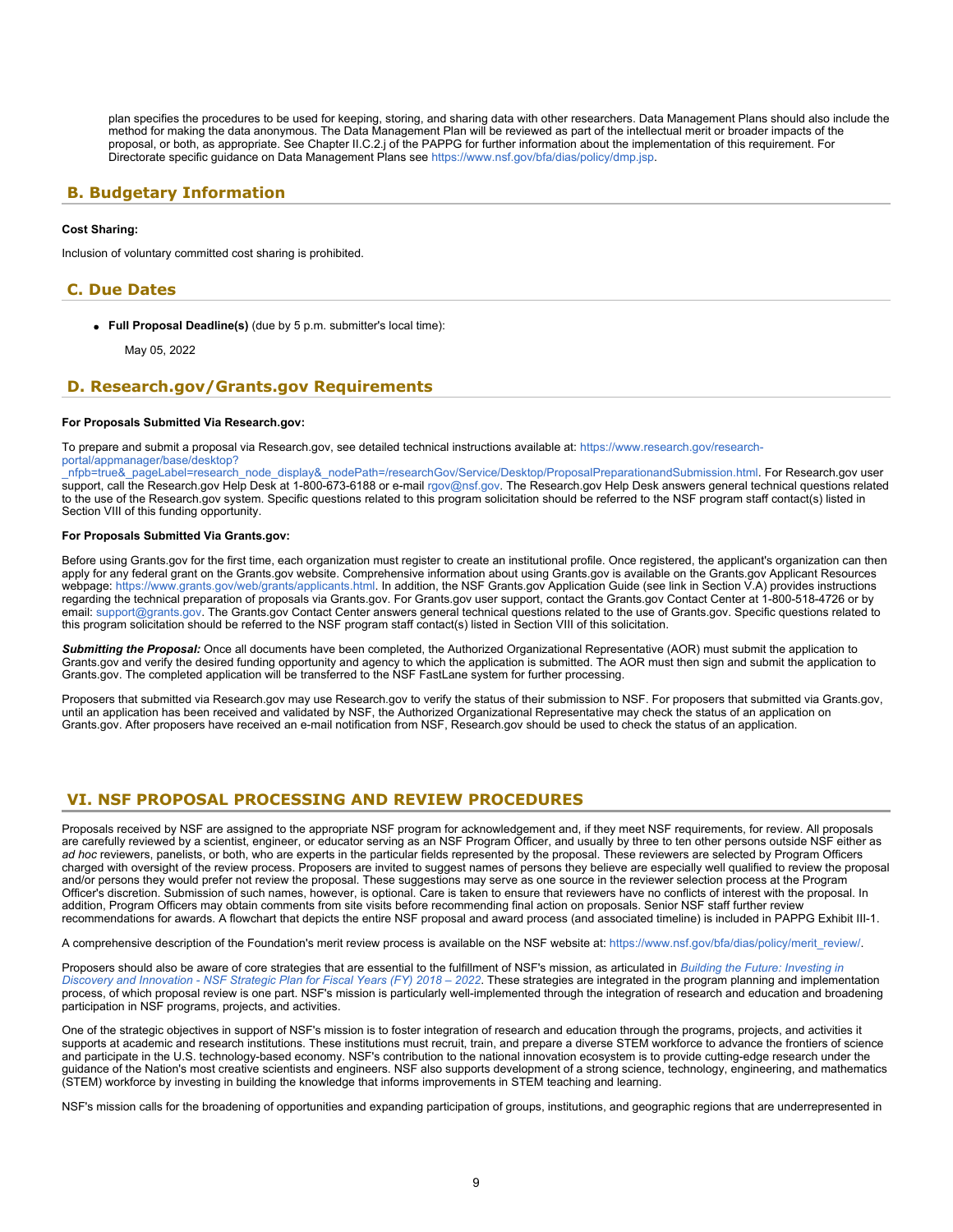STEM disciplines, which is essential to the health and vitality of science and engineering. NSF is committed to this principle of diversity and deems it central to the programs, projects, and activities it considers and supports.

# <span id="page-9-0"></span>**A. Merit Review Principles and Criteria**

The National Science Foundation strives to invest in a robust and diverse portfolio of projects that creates new knowledge and enables breakthroughs in understanding across all areas of science and engineering research and education. To identify which projects to support, NSF relies on a merit review process that incorporates consideration of both the technical aspects of a proposed project and its potential to contribute more broadly to advancing NSF's mission "to promote the progress of science; to advance the national health, prosperity, and welfare; to secure the national defense; and for other purposes." NSF makes every effort to conduct a fair, competitive, transparent merit review process for the selection of projects.

### **1. Merit Review Principles**

These principles are to be given due diligence by PIs and organizations when preparing proposals and managing projects, by reviewers when reading and evaluating proposals, and by NSF program staff when determining whether or not to recommend proposals for funding and while overseeing awards. Given that NSF is the primary federal agency charged with nurturing and supporting excellence in basic research and education, the following three principles apply:

- All NSF projects should be of the highest quality and have the potential to advance, if not transform, the frontiers of knowledge.
- NSF projects, in the aggregate, should contribute more broadly to achieving societal goals. These "Broader Impacts" may be accomplished through the research itself, through activities that are directly related to specific research projects, or through activities that are supported by, but are complementary to, the project. The project activities may be based on previously established and/or innovative methods and approaches, but in either case must be well justified.
- Meaningful assessment and evaluation of NSF funded projects should be based on appropriate metrics, keeping in mind the likely correlation between the effect of broader impacts and the resources provided to implement projects. If the size of the activity is limited, evaluation of that activity in isolation is not likely to be meaningful. Thus, assessing the effectiveness of these activities may best be done at a higher, more aggregated, level than the individual project.

With respect to the third principle, even if assessment of Broader Impacts outcomes for particular projects is done at an aggregated level, PIs are expected to be accountable for carrying out the activities described in the funded project. Thus, individual projects should include clearly stated goals, specific descriptions of the activities that the PI intends to do, and a plan in place to document the outputs of those activities.

These three merit review principles provide the basis for the merit review criteria, as well as a context within which the users of the criteria can better understand their intent.

### **2. Merit Review Criteria**

All NSF proposals are evaluated through use of the two National Science Board approved merit review criteria. In some instances, however, NSF will employ additional criteria as required to highlight the specific objectives of certain programs and activities.

The two merit review criteria are listed below. **Both** criteria are to be given **full consideration** during the review and decision-making processes; each criterion is necessary but neither, by itself, is sufficient. Therefore, proposers must fully address both criteria. (PAPPG Chapter II.C.2.d(i). contains additional information for use by proposers in development of the Project Description section of the proposal). Reviewers are strongly encouraged to review the criteria, including PAPPG Chapter II.C.2.d(i), prior to the review of a proposal.

When evaluating NSF proposals, reviewers will be asked to consider what the proposers want to do, why they want to do it, how they plan to do it, how they will know if they succeed, and what benefits could accrue if the project is successful. These issues apply both to the technical aspects of the proposal and the way in which the project may make broader contributions. To that end, reviewers will be asked to evaluate all proposals against two criteria:

- **Intellectual Merit:** The Intellectual Merit criterion encompasses the potential to advance knowledge; and
- **Broader Impacts:** The Broader Impacts criterion encompasses the potential to benefit society and contribute to the achievement of specific, desired societal outcomes.

The following elements should be considered in the review for both criteria:

- 1. What is the potential for the proposed activity to
	- a. Advance knowledge and understanding within its own field or across different fields (Intellectual Merit); and
	- b. Benefit society or advance desired societal outcomes (Broader Impacts)?
- 2. To what extent do the proposed activities suggest and explore creative, original, or potentially transformative concepts?
- 3. Is the plan for carrying out the proposed activities well-reasoned, well-organized, and based on a sound rationale? Does the plan incorporate a mechanism to assess success?
- 4. How well qualified is the individual, team, or organization to conduct the proposed activities?
- 5. Are there adequate resources available to the PI (either at the home organization or through collaborations) to carry out the proposed activities?

Broader impacts may be accomplished through the research itself, through the activities that are directly related to specific research projects, or through activities that are supported by, but are complementary to, the project. NSF values the advancement of scientific knowledge and activities that contribute to achievement of societally relevant outcomes. Such outcomes include, but are not limited to: full participation of women, persons with disabilities, and other underrepresented groups in science, technology, engineering, and mathematics (STEM); improved STEM education and educator development at any level; increased public scientific literacy and public engagement with science and technology; improved well-being of individuals in society; development of a diverse, globally competitive STEM workforce; increased partnerships between academia, industry, and others; improved national security; increased economic competitiveness of the United States; and enhanced infrastructure for research and education.

Proposers are reminded that reviewers will also be asked to review the Data Management Plan and the Postdoctoral Researcher Mentoring Plan, as appropriate.

# <span id="page-9-1"></span>**B. Review and Selection Process**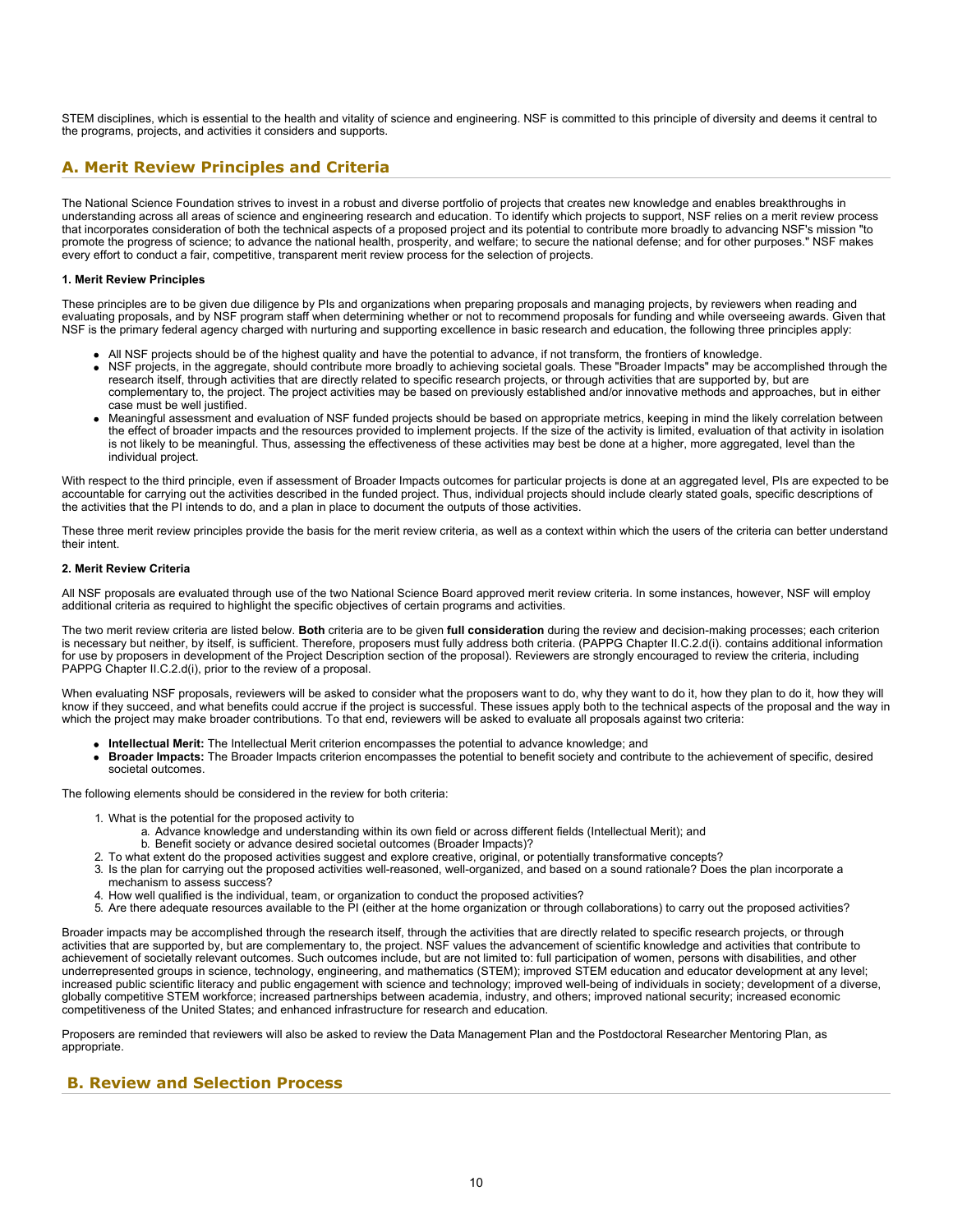Proposals submitted in response to this program solicitation will be reviewed by Ad hoc Review and/or Panel Review, or Internal NSF Review.

Reviewers will be asked to evaluate proposals using two National Science Board approved merit review criteria and, if applicable, additional program specific criteria. A summary rating and accompanying narrative will generally be completed and submitted by each reviewer and/or panel. The Program Officer assigned to manage the proposal's review will consider the advice of reviewers and will formulate a recommendation.

After scientific, technical and programmatic review and consideration of appropriate factors, the NSF Program Officer recommends to the cognizant Division Director whether the proposal should be declined or recommended for award. NSF strives to be able to tell applicants whether their proposals have been declined or recommended for funding within six months. Large or particularly complex proposals or proposals from new awardees may require additional review and processing time. The time interval begins on the deadline or target date, or receipt date, whichever is later. The interval ends when the Division Director acts upon the Program Officer's recommendation.

After programmatic approval has been obtained, the proposals recommended for funding will be forwarded to the Division of Grants and Agreements for review of business, financial, and policy implications. After an administrative review has occurred, Grants and Agreements Officers perform the processing and issuance of a grant or other agreement. Proposers are cautioned that only a Grants and Agreements Officer may make commitments, obligations or awards on behalf of NSF or authorize the expenditure of funds. No commitment on the part of NSF should be inferred from technical or budgetary discussions with a NSF Program Officer. A Principal Investigator or organization that makes financial or personnel commitments in the absence of a grant or cooperative agreement signed by the NSF Grants and Agreements Officer does so at their own risk.

Once an award or declination decision has been made, Principal Investigators are provided feedback about their proposals. In all cases, reviews are treated as confidential documents. Verbatim copies of reviews, excluding the names of the reviewers or any reviewer-identifying information, are sent to the Principal Investigator/Project Director by the Program Officer. In addition, the proposer will receive an explanation of the decision to award or decline funding.

# <span id="page-10-0"></span>**VII. AWARD ADMINISTRATION INFORMATION**

### <span id="page-10-1"></span>**A. Notification of the Award**

Notification of the award is made to *the submitting organization* by a Grants Officer in the Division of Grants and Agreements. Organizations whose proposals are declined will be advised as promptly as possible by the cognizant NSF Program administering the program. Verbatim copies of reviews, not including the identity of the reviewer, will be provided automatically to the Principal Investigator. (See Section VI.B. for additional information on the review process.)

### <span id="page-10-2"></span>**B. Award Conditions**

An NSF award consists of: (1) the award notice, which includes any special provisions applicable to the award and any numbered amendments thereto; (2) the budget, which indicates the amounts, by categories of expense, on which NSF has based its support (or otherwise communicates any specific approvals or disapprovals of proposed expenditures); (3) the proposal referenced in the award notice; (4) the applicable award conditions, such as Grant General Conditions (GC-1)\*; or Research Terms and Conditions\* and (5) any announcement or other NSF issuance that may be incorporated by reference in the award notice. Cooperative agreements also are administered in accordance with NSF Cooperative Agreement Financial and Administrative Terms and Conditions (CA-FATC) and the applicable Programmatic Terms and Conditions. NSF awards are electronically signed by an NSF Grants and Agreements Officer and transmitted electronically to the organization via e-mail.

\*These documents may be accessed electronically on NSF's Website at [https://www.nsf.gov/awards/managing/award\\_conditions.jsp?org=NSF](https://www.nsf.gov/awards/managing/award_conditions.jsp?org=NSF). Paper copies may be obtained from the NSF Publications Clearinghouse, telephone (703) 292-8134 or by e-mail from [nsfpubs@nsf.gov.](mailto:nsfpubs@nsf.gov)

More comprehensive information on NSF Award Conditions and other important information on the administration of NSF awards is contained in the NSF *Proposal & Award Policies & Procedures Guide* (PAPPG) Chapter VII, available electronically on the NSF Website at [https://www.nsf.gov/publications/pub\\_summ.jsp?ods\\_key=pappg.](https://www.nsf.gov/publications/pub_summ.jsp?ods_key=pappg)

### **Special Award Conditions:**

For every SAI research and planning award, one or more designated project representatives (PI/co-PI/Senior Personnel or NSF-approved replacement) must attend annual SAI PI meetings throughout the duration of the grant.

Attribution of support: Grantees are required to include appropriate acknowledgement of NSF support under the NSF Strengthening American Infrastructure Program in any publication (including World Wide Web pages) of any material based on or developed under the project, in the following terms:

"This material is based on work supported by the National Science Foundation NSF Strengthening American Infrastructure Program under Grant No. (Grantee enters NSF grant number.)"

Grantees are also required to orally acknowledge NSF support using the language specified above during all news media interviews, including popular media such as radio, television and news magazines.

### <span id="page-10-3"></span>**C. Reporting Requirements**

For all multi-year grants (including both standard and continuing grants), the Principal Investigator must submit an annual project report to the cognizant Program Officer no later than 90 days prior to the end of the current budget period. (Some programs or awards require submission of more frequent project reports). No later than 120 days following expiration of a grant, the PI also is required to submit a final project report, and a project outcomes report for the general public.

Failure to provide the required annual or final project reports, or the project outcomes report, will delay NSF review and processing of any future funding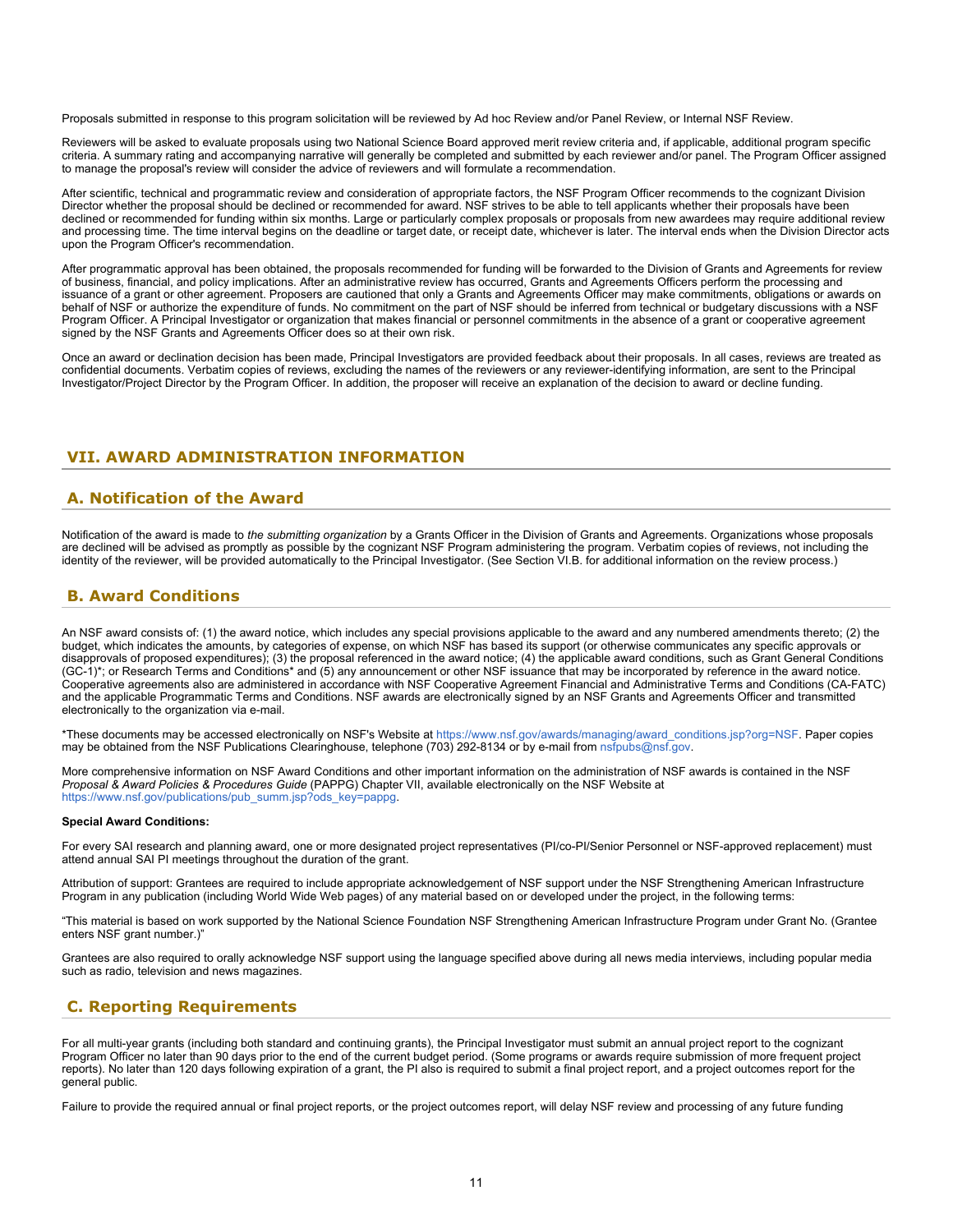increments as well as any pending proposals for all identified PIs and co-PIs on a given award. PIs should examine the formats of the required reports in advance to assure availability of required data.

PIs are required to use NSF's electronic project-reporting system, available through Research.gov, for preparation and submission of annual and final project reports. Such reports provide information on accomplishments, project participants (individual and organizational), publications, and other specific products and impacts of the project. Submission of the report via Research.gov constitutes certification by the PI that the contents of the report are accurate and complete. The project outcomes report also must be prepared and submitted using Research.gov. This report serves as a brief summary, prepared specifically for the public, of the nature and outcomes of the project. This report will be posted on the NSF website exactly as it is submitted by the PI.

More comprehensive information on NSF Reporting Requirements and other important information on the administration of NSF awards is contained in the *NSF Proposal & Award Policies & Procedures Guide* (PAPPG) Chapter VII, available electronically on the NSF Website at [https://www.nsf.gov/publications/pub\\_summ.jsp?ods\\_key=pappg.](https://www.nsf.gov/publications/pub_summ.jsp?ods_key=pappg)

# <span id="page-11-0"></span>**VIII. AGENCY CONTACTS**

*Please note that the program contact information is current at the time of publishing. See program website for any updates to the points of contact.*

General inquiries regarding this program should be made to:

- Steven Breckler, Program Director, SBE, telephone: (703) 292-7369, email: [sbreckle@nsf.gov](mailto:sbreckle@nsf.gov)
- Michael Hout, SBE, telephone: (703) 292-2163, email: [mhout@nsf.gov](mailto:mhout@nsf.gov)
- Sara Kiesler, SBE, telephone: (703) 292-8643, email: [skiesler@nsf.gov](mailto:skiesler@nsf.gov)
- Jeremy Koster, SBE, telephone: (703) 292-8740, email: [jkoster@nsf.gov](mailto:jkoster@nsf.gov)
- Kristin E. Kuyuk, SBE, telephone: (703) 292-4904, email: [kkuyuk@nsf.gov](mailto:kkuyuk@nsf.gov)
- Joseph M. Whitmeyer, SBE, telephone: (703) 292-7808, email: [jwhitmey@nsf.gov](mailto:jwhitmey@nsf.gov)
- Darleen L. Fisher, CISE, telephone: (703) 292-8950, email: [dlfisher@nsf.gov](mailto:dlfisher@nsf.gov)
- Michael Ford, EHR, telephone: (703) 292-5153, email: [miford@nsf.gov](mailto:miford@nsf.gov)
- Gianluca Cusatis, ENG, telephone: (703) 292-5026, email: [gcusatis@nsf.gov](mailto:gcusatis@nsf.gov)
- David A. Sutherland, GEO, telephone: (703) 292-8030, email: [dasuther@nsf.gov](mailto:dasuther@nsf.gov)
- Robert Meulenberg, MPS, telephone: (703) 292-7106, email: [rmeulenb@nsf.gov](mailto:rmeulenb@nsf.gov)
- Randy L. Phelps, OIA, telephone: (703) 292-8040, email: [rphelps@nsf.gov](mailto:rphelps@nsf.gov)
- Amanda A. Simcox, BIO, telephone: (703) 292-8470, email: [asimcox@nsf.gov](mailto:asimcox@nsf.gov)

For questions related to the use of FastLane or Research.gov, contact:

- FastLane and Research.gov Help Desk: 1-800-673-6188
- FastLane Help Desk e-mail: [fastlane@nsf.gov](mailto:fastlane@nsf.gov).
- Research.gov Help Desk e-mail: [rgov@nsf.gov](mailto:rgov@nsf.gov)

For questions relating to Grants.gov contact:

Grants.gov Contact Center: If the Authorized Organizational Representatives (AOR) has not received a confirmation message from Grants.gov within 48 hours of submission of application, please contact via telephone: 1-800-518-4726; e-mail: [support@grants.gov](mailto:support@grants.gov).

### <span id="page-11-1"></span>**IX. OTHER INFORMATION**

The NSF website provides the most comprehensive source of information on NSF Directorates (including contact information), programs and funding opportunities. Use of this website by potential proposers is strongly encouraged. In addition, "NSF Update" is an information-delivery system designed to keep potential proposers and other interested parties apprised of new NSF funding opportunities and publications, important changes in proposal and award policies and procedures, and upcoming NSF [Grants Conferences](https://www.nsf.gov/bfa/dias/policy/outreach.jsp). Subscribers are informed through e-mail or the user's Web browser each time new publications are issued that match their identified interests. "NSF Update" also is available on [NSF's website](https://www.nsf.gov/cgi-bin/goodbye?https://public.govdelivery.com/accounts/USNSF/subscriber/new?topic_id=USNSF_179).

Grants.gov provides an additional electronic capability to search for Federal government-wide grant opportunities. NSF funding opportunities may be accessed via this mechanism. Further information on Grants.gov may be obtained at [https://www.grants.gov](https://www.grants.gov/).

# **ABOUT THE NATIONAL SCIENCE FOUNDATION**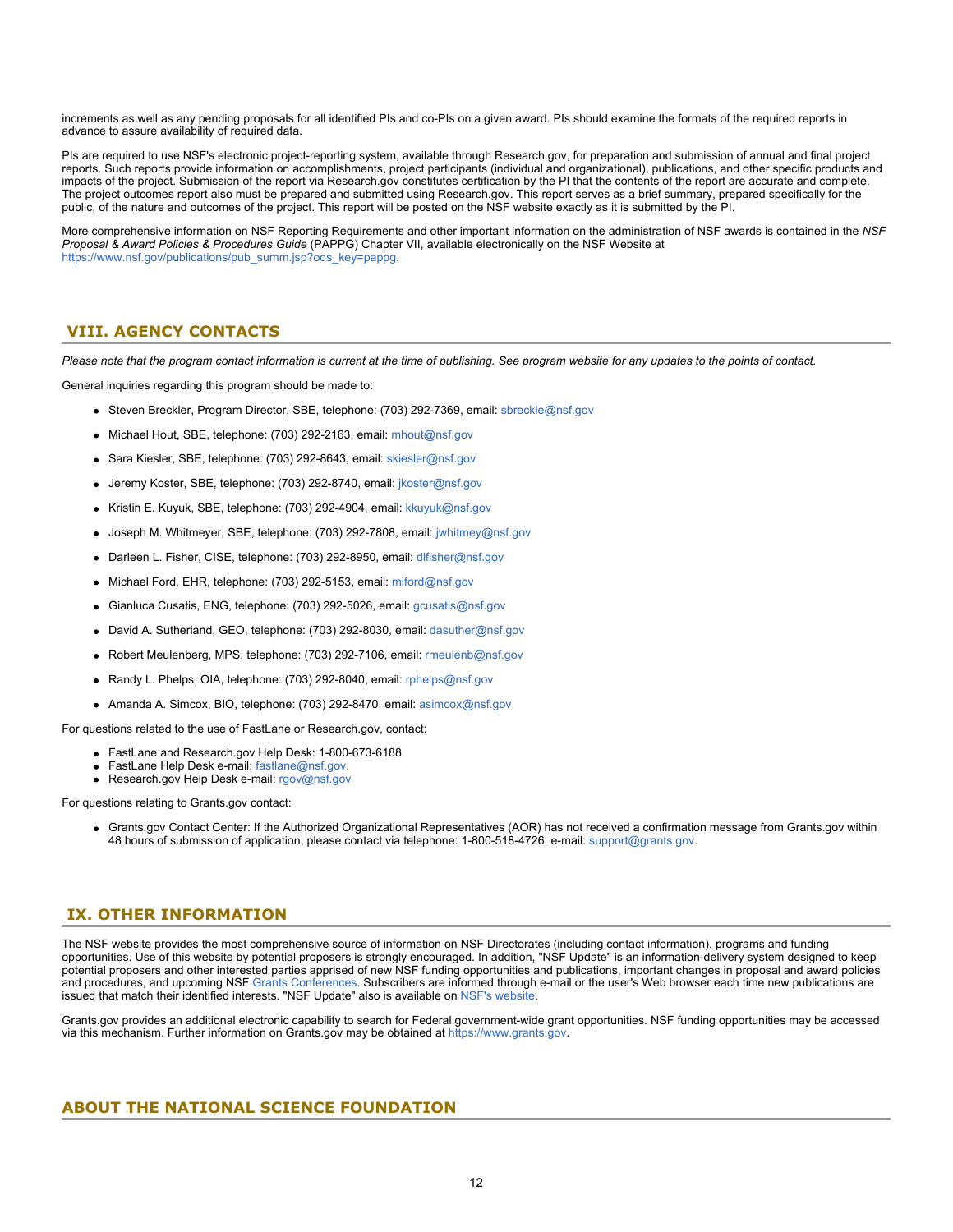The National Science Foundation (NSF) is an independent Federal agency created by the National Science Foundation Act of 1950, as amended (42 USC 1861-75). The Act states the purpose of the NSF is "to promote the progress of science; [and] to advance the national health, prosperity, and welfare by supporting research and education in all fields of science and engineering."

NSF funds research and education in most fields of science and engineering. It does this through grants and cooperative agreements to more than 2,000 colleges, universities, K-12 school systems, businesses, informal science organizations and other research organizations throughout the US. The Foundation accounts for about one-fourth of Federal support to academic institutions for basic research.

NSF receives approximately 55,000 proposals each year for research, education and training projects, of which approximately 11,000 are funded. In addition, the Foundation receives several thousand applications for graduate and postdoctoral fellowships. The agency operates no laboratories itself but does support National Research Centers, user facilities, certain oceanographic vessels and Arctic and Antarctic research stations. The Foundation also supports cooperative research between universities and industry, US participation in international scientific and engineering efforts, and educational activities at every academic level.

*Facilitation Awards for Scientists and Engineers with Disabilities* (FASED) provide funding for special assistance or equipment to enable persons with disabilities to work on NSF-supported projects. See the *NSF Proposal & Award Policies & Procedures Guide* Chapter II.E.6 for instructions regarding preparation of these types of proposals.

The National Science Foundation has Telephonic Device for the Deaf (TDD) and Federal Information Relay Service (FIRS) capabilities that enable individuals with hearing impairments to communicate with the Foundation about NSF programs, employment or general information. TDD may be accessed at (703) 292- 5090 and (800) 281-8749, FIRS at (800) 877-8339.

The National Science Foundation Information Center may be reached at (703) 292-5111.

The National Science Foundation promotes and advances scientific progress in the United States by competitively awarding grants and cooperative agreements for research and education in the sciences, mathematics, and engineering.

To get the latest information about program deadlines, to download copies of NSF publications, and to access abstracts of awards, visit the NSF Website at [https://www.nsf.gov](https://www.nsf.gov/)

| • Location:                                            | 2415 Eisenhower Avenue, Alexandria, VA 22314 |  |  |  |
|--------------------------------------------------------|----------------------------------------------|--|--|--|
| • For General Information<br>(NSF Information Center): | (703) 292-5111                               |  |  |  |
| • TDD (for the hearing-impaired):                      | (703) 292-5090                               |  |  |  |
| • To Order Publications or Forms:                      |                                              |  |  |  |
| Send an e-mail to:                                     | nsfpubs@nsf.gov                              |  |  |  |
| or telephone:                                          | (703) 292-8134                               |  |  |  |
| • To Locate NSF Employees:                             | (703) 292-5111                               |  |  |  |
|                                                        |                                              |  |  |  |

# **PRIVACY ACT AND PUBLIC BURDEN STATEMENTS**

The information requested on proposal forms and project reports is solicited under the authority of the National Science Foundation Act of 1950, as amended. The information on proposal forms will be used in connection with the selection of qualified proposals; and project reports submitted by awardees will be used for program evaluation and reporting within the Executive Branch and to Congress. The information requested may be disclosed to qualified reviewers and staff assistants as part of the proposal review process; to proposer institutions/grantees to provide or obtain data regarding the proposal review process, award decisions, or the administration of awards; to government contractors, experts, volunteers and researchers and educators as necessary to complete assigned work; to other government agencies or other entities needing information regarding applicants or nominees as part of a joint application review process, or in order to coordinate programs or policy; and to another Federal agency, court, or party in a court or Federal administrative proceeding if the government is a party. Information about Principal Investigators may be added to the Reviewer file and used to select potential candidates to serve as peer reviewers or advisory committee members. See [System of Record Notices](https://www.nsf.gov/privacy/), NSF-50, "Principal Investigator/Proposal File and Associated Records," and NSF-51, "Reviewer/Proposal File and Associated Records." Submission of the information is voluntary. Failure to provide full and complete information, however, may reduce the possibility of receiving an award.

An agency may not conduct or sponsor, and a person is not required to respond to, an information collection unless it displays a valid Office of Management and Budget (OMB) control number. The OMB control number for this collection is 3145-0058. Public reporting burden for this collection of information is estimated to average 120 hours per response, including the time for reviewing instructions. Send comments regarding the burden estimate and any other aspect of this collection of information, including suggestions for reducing this burden, to:

| Suzanne H. Plimpton                                      |         |             |      |  |                    |                    |  |                |  |
|----------------------------------------------------------|---------|-------------|------|--|--------------------|--------------------|--|----------------|--|
| Reports Clearance Officer                                |         |             |      |  |                    |                    |  |                |  |
| Policy Office, Division of Institution and Award Support |         |             |      |  |                    |                    |  |                |  |
| Office of Budget, Finance, and Award Management          |         |             |      |  |                    |                    |  |                |  |
| National Science Foundation                              |         |             |      |  |                    |                    |  |                |  |
| Alexandria, VA 22314                                     |         |             |      |  |                    |                    |  |                |  |
| Policies and Important Links                             | Privacy | <b>FOIA</b> | Help |  | <b>Contact NSF</b> | Contact Web Master |  | <b>SiteMap</b> |  |